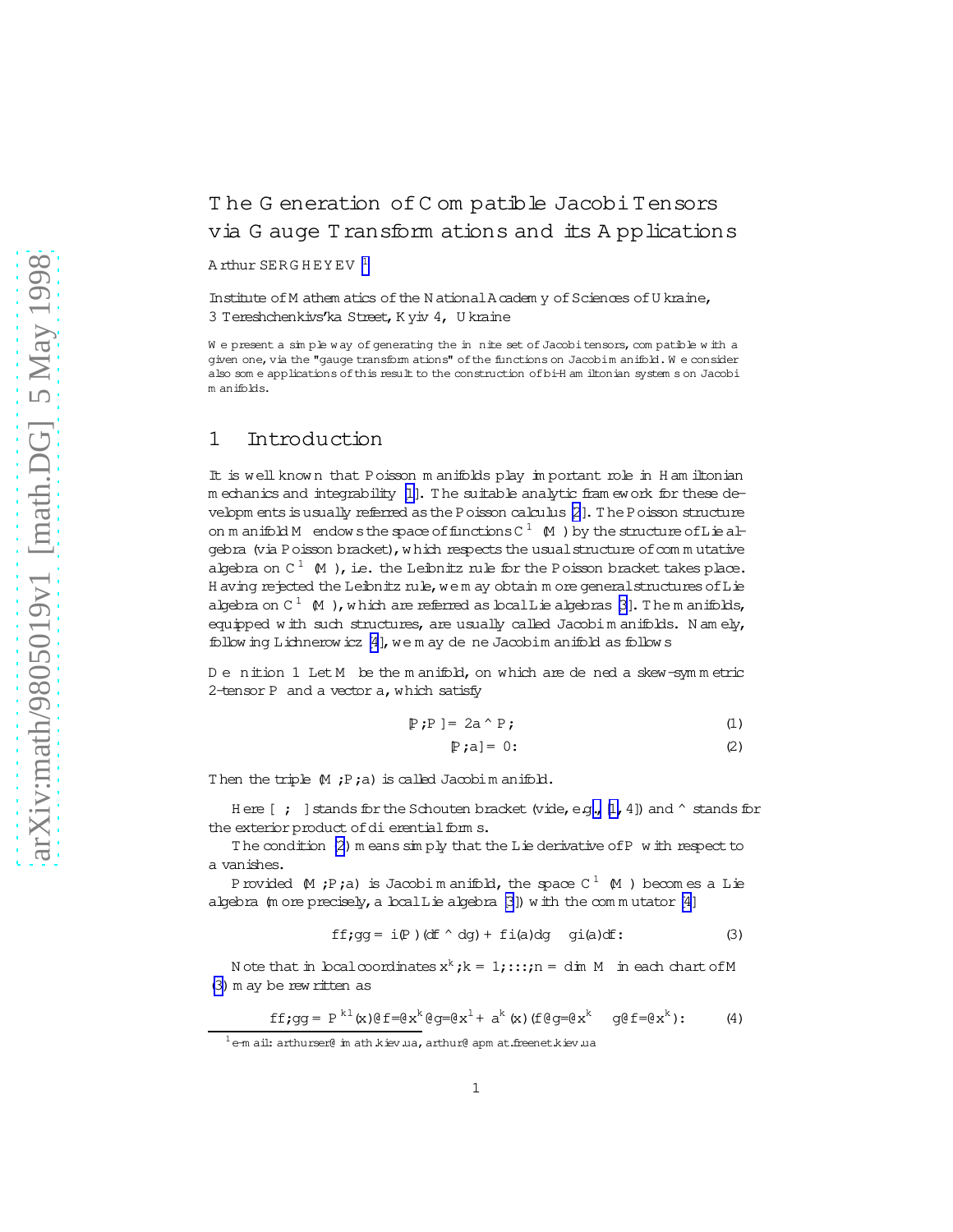<span id="page-1-0"></span>Here  $P^{k1} = P^{lk}$  and the E instein's sum m ation convention is adopted with respect to the repeated indices i; j; k; l; ::; which are assumed to run from 1 to n (unless otherw ise stated).

The bracket (3) is skew-symm etric by construction and satis es Jacobi identity in virtue of  $(1)$  and  $(2)$ .

The pair  $(P, a)$ , satisfying (1) and (2), is usually called the Jacobitensor (or Jacobi structure [4]). Two Jacobi tensors  $(P_1, a_1)$  and  $(P_2, a_2)$  are said to be compatible if  $(P; a) = (P_1 + P_2; a_1 + a_2)$  also is Jacobitensor.

### $\mathcal{L}$ The main result

The straightforw ard computation shows that the following assertion holds true:

Theorem 1 Let  $(P; a)$  be Jacobi tensor on M and ' be an arbirtary function from the space  $C^1$  (M). Then

$$
(\mathbb{P}^{\cdot};a) \quad (\exp(')\mathbb{P};\exp(')a \quad \exp(')\mathbb{I}(\mathbb{P})d') \tag{5}
$$

is Jacobi tensor, compatible with  $(P; a)$ , and the m ap

:ff 
$$
\text{f} \exp(\prime)
$$
; f  $2 \text{ C}^{\perp} \text{ (M)}$ ; (P; a)  $\text{ (P; a)}$ 

is an isom orhism of boalLie algebras.

Here  $i(\mathbb{P})d'$  stands for the vector with the components  $P^{ij}(x)\theta' = \theta x^j$ .

As we see, the above isom orphism is constructed by means of the analog of the well known gayge transform ation in physics, f 7 f exp (i), with setting  $= i'$ , where i 丂.

Thus, the Jacobitensors  $(P; a)$  and  $(P'; a)$  are equivalent and di er only by the "gauge" '.

How ever, the compatibility of these Jacobitensors allows one to proceed in alm ost standard m anner and try to de ne bi-H am iltonian system s on the Jacobi m anifold in the following evident way:

Let  $H \ 2 C^1 M$  ) be the H am iltonian. Let us consider the corresponding equations of m otion

$$
df = dt = fH \; ; \; fg_{(P \; ;a)} \quad \text{for any } f \; 2 \; C^{\perp} \; M \; ); \tag{6}
$$

where we x explicitly the Jacobitensor, which participates in the denition of Jacobibracket.

As we know, the Jacobitensor  $(P',a)$  is compatible with  $(P',a)$ . Let us x some non-constant<sup>2</sup> function  $'$  in (5). Then, if there exists the function  $H_1 2 C^1$  (M) such that

$$
fH \; ;fg_{(P,a)} = fH_1 \; ;fg_{(P^*a)} \; ; \quad \text{for any } f \; 2 \; C^{\perp} \; M \; ; \tag{7}
$$

<sup>&</sup>lt;sup>2</sup> If  $'$  is constant, the structure  $(\mathbb{P},a)$  coincides with  $(\mathbb{P},a)$  up to multiplication by the constant and therefore is useless from the view point of integrability of the system (6).